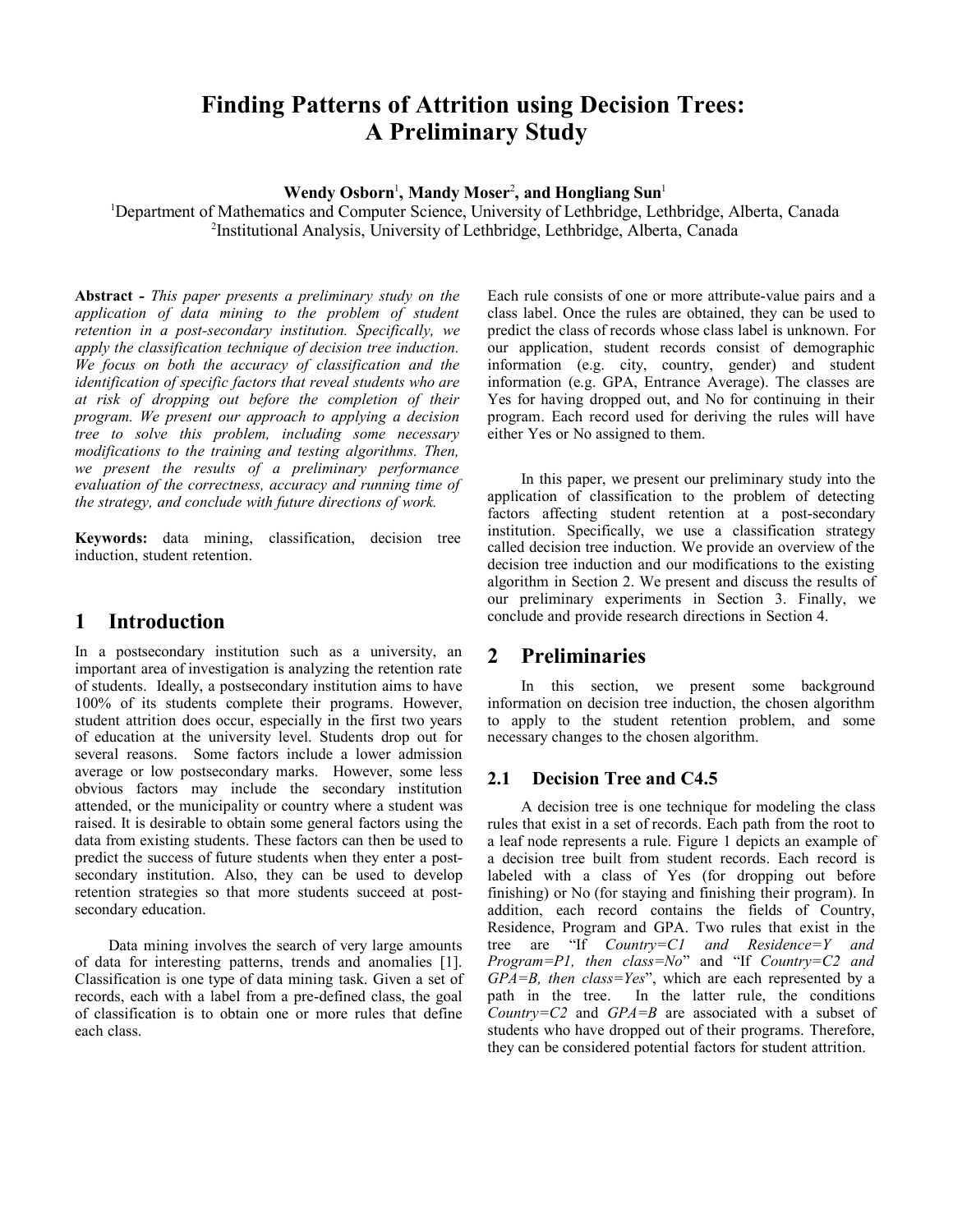

<span id="page-1-0"></span>**Figure 1. Example Decision Tree**

A decision tree is constructed using the following general strategy [1]:

- 1. Using an attribute selection method, an attribute is chosen that will be used to partition the set of student records into subsets, with one subset per distinct value from the domain of the chosen attribute. Ideally, most or all of the subsets will be fully classified as Yes or No.
- 2. If any subsets that are produced in step 1 are not fully classified, then each must be partitioned further. This is accomplished by selecting another appropriate attribute.

This process continues until:

- All subsets are fully classified, and the appropriate class label is assigned for each.
- Some subsets cannot be fully classified because no more attributes are left for partitioning (see the Yes/No leaf node in [Figure 1](#page-1-0) for an example of this situation). We assign a class label of the most frequently occurring class in the subset.
- Some subsets cannot be fully classified because no records exist for them; this occurs when no values exist in a subset for a particular value from the domain of the chosen attribute. We assign a class label of the most frequently occurring class in the 'parent' subset (i.e. the original subset of records that this subset was taken from.)

Once a decision tree is constructed, it can be used to evaluate the class of records whose class label is unknown. For our investigation, the records will come from future students when they begin their undergraduate degree programs.

Many decision trees have been proposed in the literature [2][3][4]. The main difference between decision tree induction strategies is in their attribute selection methods. We chose the C4.5 algorithm [4] because it proposes and applies the Gain Ratio attribute selection method. The Gain Ratio improves upon the Information Gain used in ID3 [3] by normalizing its calculation. This alleviates problems with attributes with many distinct values, which would normally be chosen for partitioning and result in a decision that with many outcomes that are only suited to individual records.

#### **2.2 Implementation Considerations**

To address some concerns with the student retention project, we made two modifications to the decision tree induction algorithm. In addition, certain attributes in the set of student records required transformation from the original representation to one more suited to our purposes.

Our first modification to the decision tree induction strategy is to create branches for attribute values that exist in the set of student records only. The example decision tree in [Figure 1](#page-1-0) demonstrates this property. This is noticeable when observing GPA values – for instance, neither instance of GPA have 'A' as an option. This modification was made for the following reason. Because we are predicting the class label of records for registered students, and hope to help resolve their issues based on those predictions, we decided that the records of these students should not be classified using 'educated guesses'.

Our second modification is related to the first modification – how do we classify a student record that was not seen during training? Our solution is to add a class label of Unclassified (U). When a record is tested, if at any time an attribute value does not match any of the existing edges when a decision is being made, then the record is labeled with U.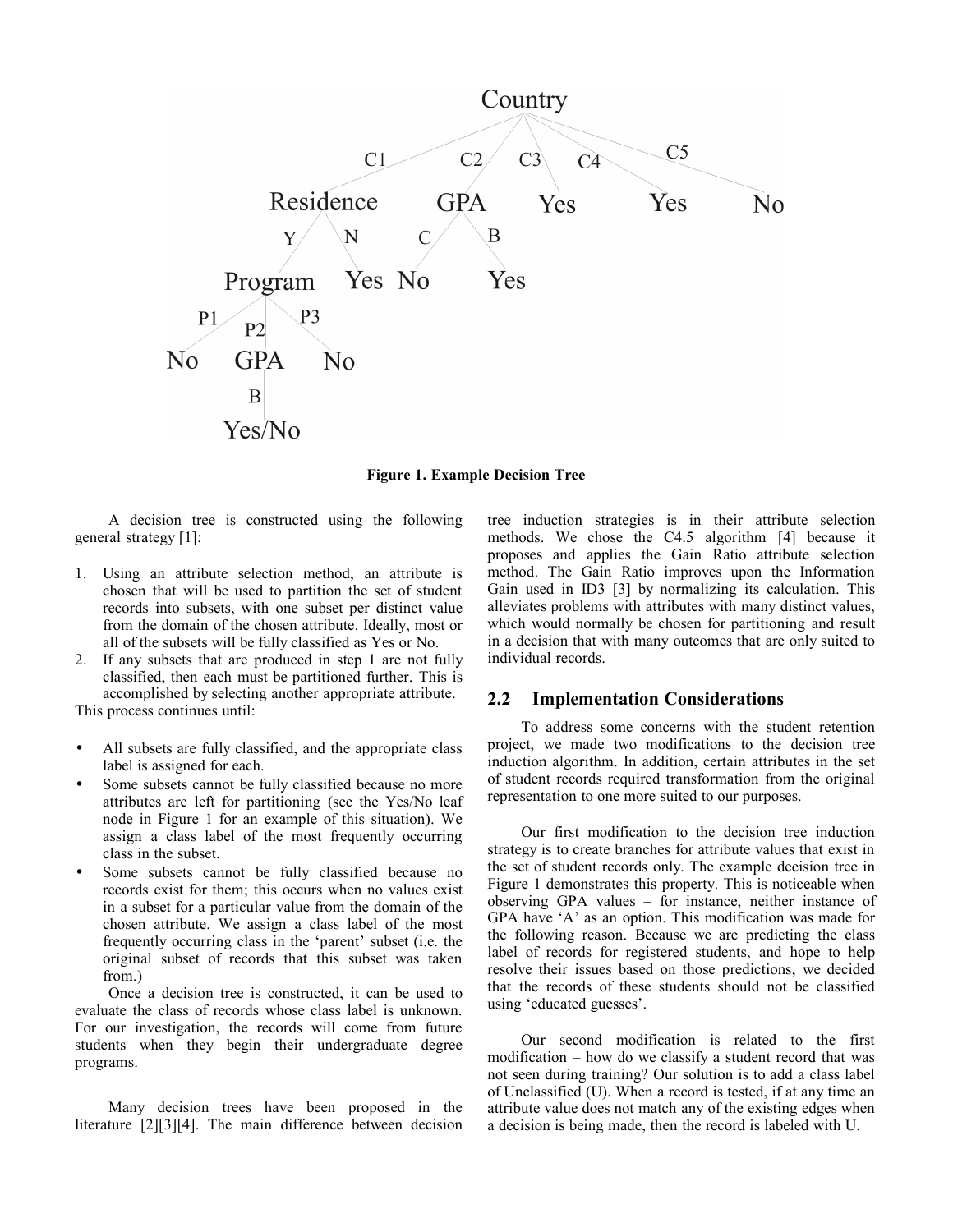Finally, we transformed any GPA values from a continuous range of values (0-100% for percentage, 0.0-4.0 for 4.0-based GPA) to a discrete range (A, B, C, D, F). We felt that the letter grades would provide enough information for retention analysis, and solved the issue of how to divide up a continuous range of values.

## **3 Evaluation**

In this section, we present our preliminary results of an empirical evaluation of decision tree induction and its application to detecting student attrition. We present the results for two sets of tests: the first to ensure correct execution of our program, and the second to test the accuracy of the decision tree classifier. The accuracy of a classifier is calculated using the following:

> (# accurately classified records) (# classified records)

Note that this formula does not include the number of unclassifiable records.

#### **3.1 Correctness**

To test the correct execution of our program, we constructed four decision trees. For each decision tree, we evaluate its accuracy with three test files. Each test file performs a specific test of the decision tree. The first file is an exact copy of the training file, and should result in 100% accuracy. The second file contains some records that are labeled incorrectly (i.e. No instead of Yes, and vice versa). The third file contains some records that cannot be classified by the decision tree.

[Table 1](#page-2-1) displays the results of the tests for correctness. All second-file tests have the expected outcome. The algorithm misclassifies some records. All third-file tests also have the expected outcome of labeling some records as unclassified. For the first-file test for tree1, we do have one false negative that is detected. This occurs because one of the leaf-node labels in its decision tree is labeled Yes/No, and by default during training, the leaf node is labeled Yes. However, if a testing record is labeled No, this results in a false negative outcome. Otherwise, all first-file tests accurately classify all records.

#### **3.2 Accuracy**

This set of tests focuses on the accuracy of our decision tree classifier. Three trees were constructed, and each evaluated with one testing file. We increase the number of training records while decreasing the number of testing records. Our test results, shown in [Table 2,](#page-2-0) shows that the best accuracy is approximately 77%, which is achieved when the number of training and testing records are the same. However, the lowest classification is almost 60%, which means that over half of the classifiable records are correctly

|  |  |    | Tree Testing File Unclassified True Positives False Positives True Negatives False Negatives Accuracy |       |
|--|--|----|-------------------------------------------------------------------------------------------------------|-------|
|  |  |    |                                                                                                       | 0.933 |
|  |  |    |                                                                                                       |       |
|  |  |    |                                                                                                       |       |
|  |  |    |                                                                                                       |       |
|  |  |    |                                                                                                       | 0.533 |
|  |  |    |                                                                                                       |       |
|  |  |    |                                                                                                       |       |
|  |  |    |                                                                                                       | 0.533 |
|  |  |    |                                                                                                       |       |
|  |  |    |                                                                                                       |       |
|  |  |    |                                                                                                       | 0.333 |
|  |  | ΙU |                                                                                                       |       |

<span id="page-2-1"></span>**Table 1. Correctness Evaluation**

<span id="page-2-0"></span>**Table 2. Accuracy Evaluation Results**

| Training |      |     |     |     | Testing Unclassified True Positives False Positives True Negatives | False     | Accuracy |
|----------|------|-----|-----|-----|--------------------------------------------------------------------|-----------|----------|
|          |      |     |     |     |                                                                    | Negatives |          |
| 1000     | 3000 | 684 | 92  | 603 | 236                                                                | 322       | 0.589    |
| 2000     | 2000 | 522 | 108 | 79  | 1038                                                               | 253       | 0.775    |
| 3000     | 1000 | 166 | 107 | 237 | 432                                                                | 58        | 0.646    |